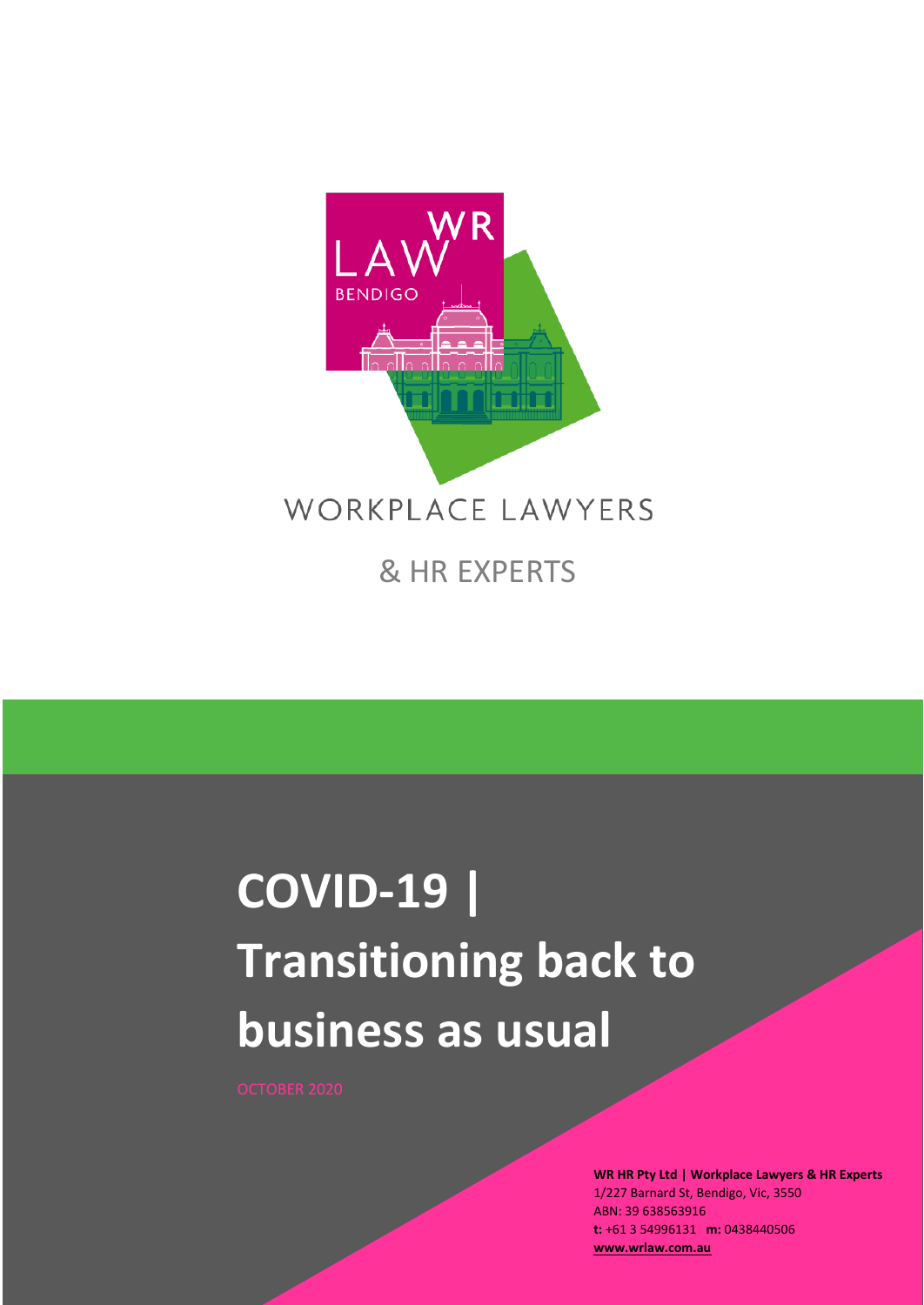

# Contents

NOTE: Throughout the booklet there is a range of websites listed. We provide the following key to assist the reader to assess the relevance of accessing each website:

- 1. Useful resource site provides current and useful information for employers to provide a COVID-19 safe workplace, including posters/signage
- 2. Information only site provides additional information with more detail relevant to each element

Liability limited by a scheme approved under Professional Standards Legislation

This article has been prepared for information purposes only and is not legal advice. For legal advice regarding your specific circumstances, please contact WR Law directly on (03) 54996131 or by email at [admin@wrlaw.com.au](mailto:admin@wrlaw.com.au)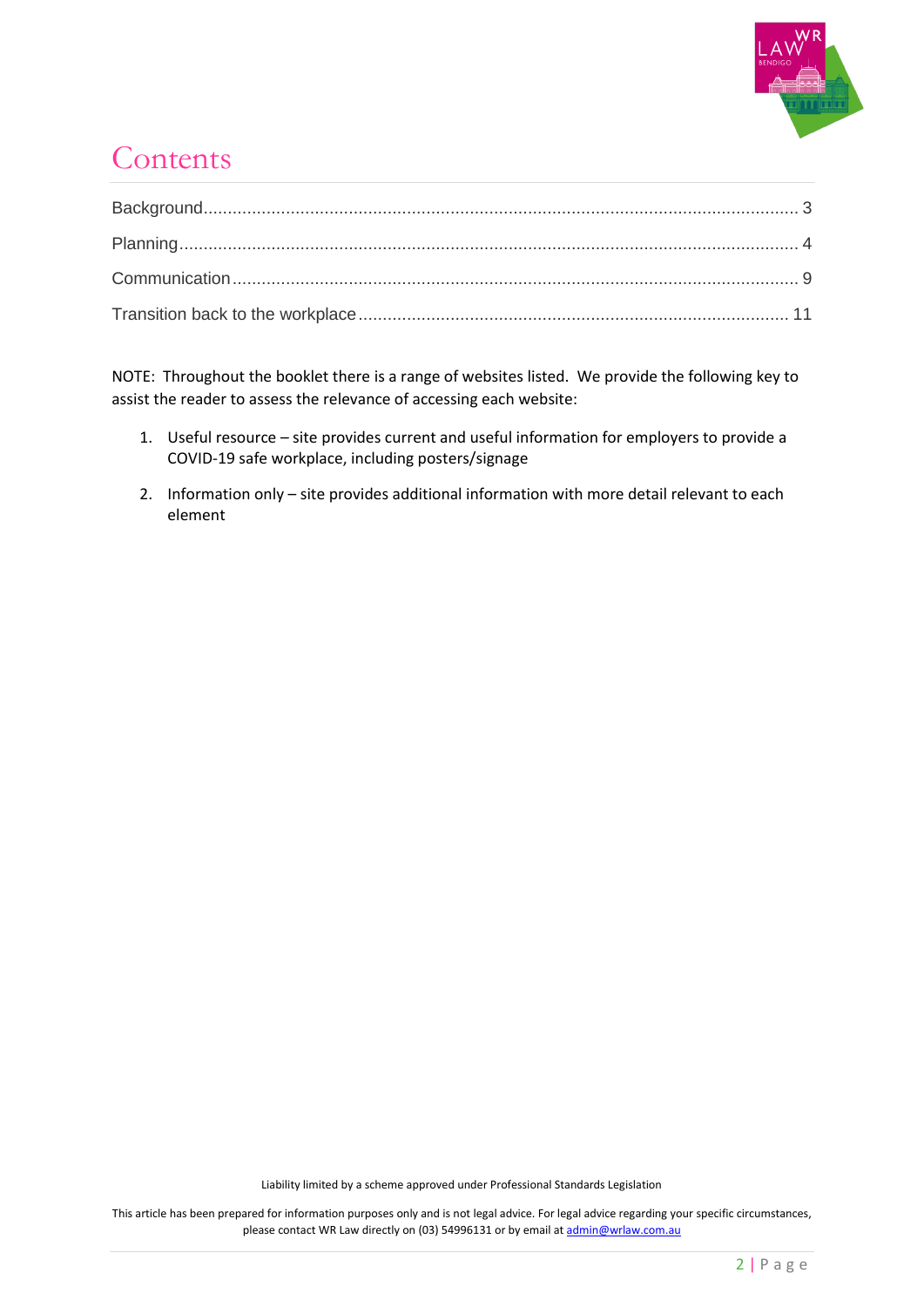

# <span id="page-2-0"></span>Background

Coronavirus disease (COVID-19) has resulted in unprecedented circumstances worldwide.

COVID-19 is a respiratory illness that can spread from person to person. Further details relating to the spread of the virus can be found on the Health Department's [website.](http://www.health.gov.au/)

Safe Work Australia (National guide for safe workplaces – COVID-19, updated 14 August 2020, *[https://www.safeworkaustralia.gov.au/doc/national-guide-safe-workplaces-COVID-19](https://www.safeworkaustralia.gov.au/doc/national-guide-safe-workplaces-covid-19) - useful resource*) states:

*"The COVID-19 pandemic has had an unprecedented impact on the way people live and work. Australian workplaces of all sizes and across all industries have had to significantly modify their operations to protect their workers and the broader community. Until there is an effective vaccine or treatment, there can be no return to business as usual. Workplaces must find a 'new normal' and must continue implementing measures to reduce the spread of the virus, respond to the re-emergence of cases and to play their part in preventing health systems from being overwhelmed and preventing unnecessary deaths.*

*COVID-19 is a public health matter, which means the risks associated with COVID-19 in the workplace must be managed in accordance with public health laws in the state or territory the business is located. Depending on the state or territory, there may be a number of public health laws that determine what businesses can and cannot do during this pandemic, including whether they need to prepare a COVIDSafe plan. Everyone must always follow the rules that apply in their state or territory. More information on [public health laws and](https://www.safeworkaustralia.gov.au/covid-19-information-workplaces/other-resources/covid-19-public-health-directions-and-covidsafe)  [COVIDSafe plans is available on the Safe Work Australia website.](https://www.safeworkaustralia.gov.au/covid-19-information-workplaces/other-resources/covid-19-public-health-directions-and-covidsafe) – useful information"*

This booklet provides a framework for assisting businesses to comply with a COVID-19 safe workplace and provides links to online resources which can be accessed to facilitate your business to enhance its COVID-19 safe workplace and safely returning employees to the workplace.

In the COVID-19 environment the manner in which businesses operate has changed drastically with an increased risk to health and safety while at work – for employees and/or anyone entering the workplace i.e., customers/clients. Therefore, this requires relevant and effective planning, including conducting a risk assessment in relation to COVID-19 in the workplace to minimise the spread of the virus.

The information in this booklet is current at the time of writing. You are encouraged to read it in conjunction with the Department of Health website. Available resources include:

Safe Work Australia – Guidelines (Useful information) [https://www.safeworkaustralia.gov.au/COVID-19-information-workplaces](https://www.safeworkaustralia.gov.au/covid-19-information-workplaces)

Department of Health – Information for Employers (Information only - Last updated May 2020) [https://www.health.gov.au/resources/publications/coronavirus-COVID-19-information-for](https://www.health.gov.au/resources/publications/coronavirus-covid-19-information-for-employers)[employers](https://www.health.gov.au/resources/publications/coronavirus-covid-19-information-for-employers)

Liability limited by a scheme approved under Professional Standards Legislation

This article has been prepared for information purposes only and is not legal advice. For legal advice regarding your specific circumstances, please contact WR Law directly on (03) 54996131 or by email at [admin@wrlaw.com.au](mailto:admin@wrlaw.com.au)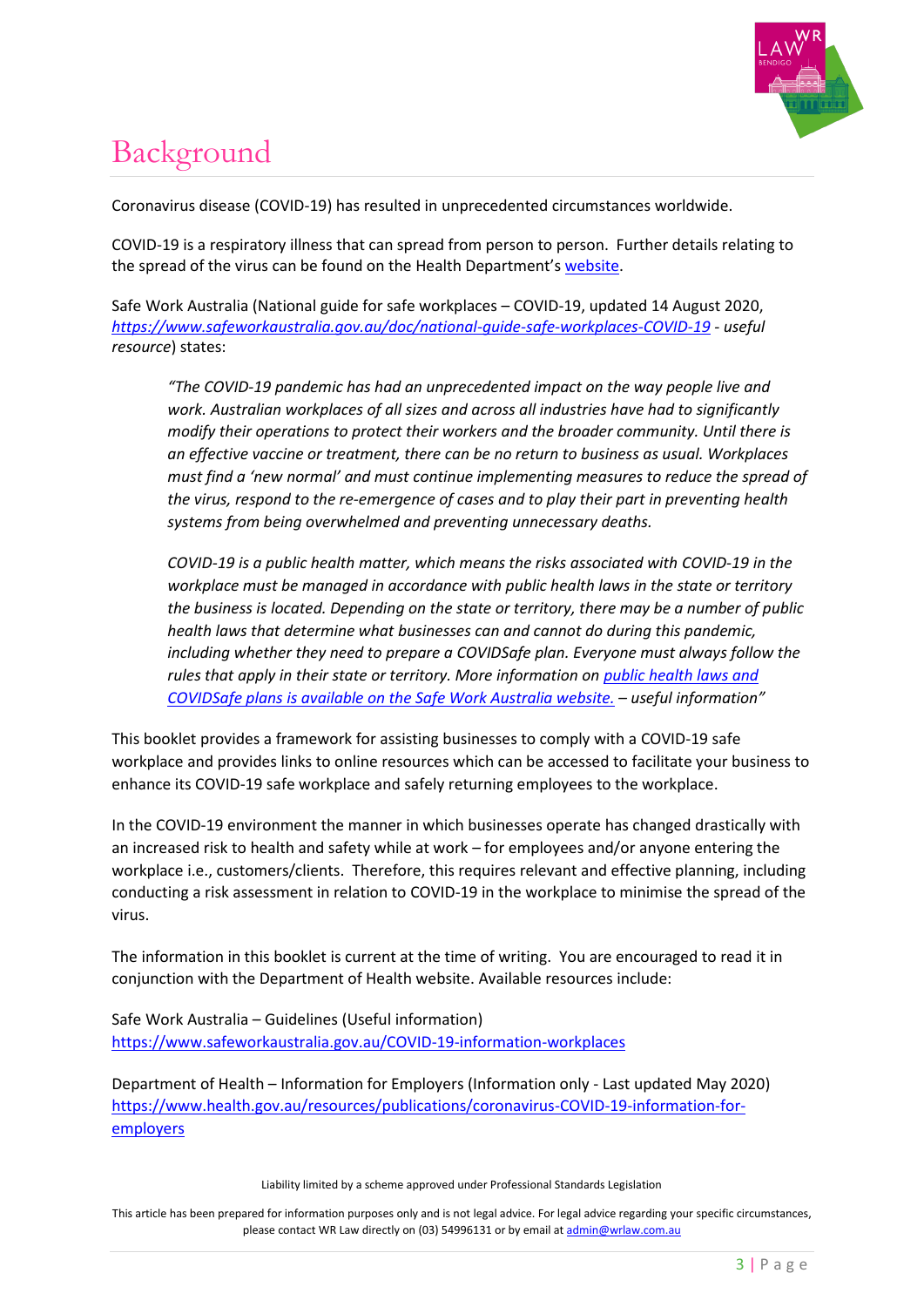

## <span id="page-3-0"></span>Planning

This booklet is dated October 2020, therefore it is assumed that businesses have conducted a COVID-19 risk assessment and have in place policies and practices to address the risks associated with your workplace. This may include, but not be limited to:

- **Policies and procedures relating to COVID-19**, including considerations such as:
	- $\circ$  If demonstrating symptoms and the requirement to stay at home your business' leave arrangements in such circumstances
	- o If deemed to be a close contact what are your business' requirements?
	- o Policy requiring employees to stay home if unwell
	- o Returning to work from an illness and/or COVID-19 testing documentation requirements etc
	- o Temperature checking on arrival at site
	- o Consultation with employees (and Health & Safety Representative(s) HSR's if applicable)
	- o Briefing and/or training of employees on all new policies and procedures
	- o On-going communication in relation to COVID-19 arrangements due to the changeable landscape
	- $\circ$  Regular review and monitoring of the policies and procedures to ensure currency of the status relating to the Government guidelines
- **Working from home** is this a viable option for your organisation and/or some roles within your organisation?; if so, implementing a policy/procedure to ensure this is conducted safely and efficiently:
	- $\circ$  Consultation with relevant employees, including talking about the availability of an appropriate workspace at home
	- o Provision of appropriate technology to support employees working from home
	- o Discussion regarding expectations and key deliverables
	- o Provision of support and maintaining contact to aid the health and well-being of the employee.

WorkSafe Victoria have valuable information/resources relating to working at home. See [https://www.worksafe.vic.gov.au/minimising-spread-coronavirus-COVID-19-working-home](https://www.worksafe.vic.gov.au/minimising-spread-coronavirus-covid-19-working-home)

Liability limited by a scheme approved under Professional Standards Legislation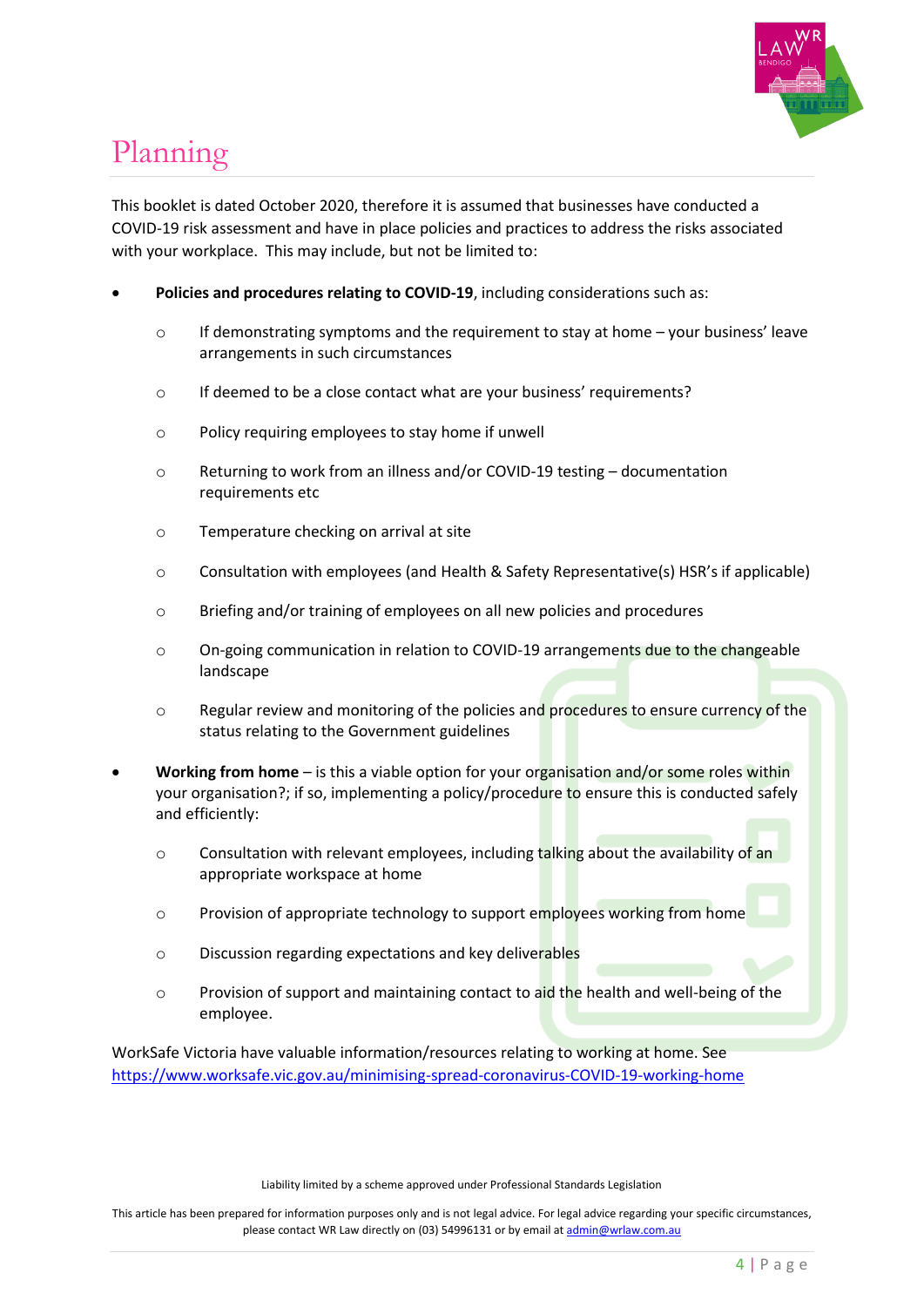

NOTE: The Victorian Department of Health and Human Services (DHHS) states:

- Stay up-to-date with current work restrictions on the [Work and study](https://www.dhhs.vic.gov.au/work-and-study-restrictions-covid-19) page.
- Continue working from home. If you can work from home, you must work from home.
- Employers should continue to provide flexible work arrangements, encourage their employees to work from home, ensure good hygiene standards and provide necessary physical distancing in all workplaces.
- **Social distancing** in order to determine what are the risk areas in your workplace a risk assessment must be conducted. Once the risk assessment has been completed you will be able to identify what control measures are reasonably practicable to implement.
	- o Some measures which may be considered are:
		- Provide four square metres of space in enclosed spaces in accordance with health advice per person
		- Where this is not possible you may consider:
			- Reducing the number of tasks completed per day
			- Working from home if possible
			- Splitting shifts
			- Discouraging car pooling between employees to and from work.
		- Direct employees to maintain 1.5 metres of space between each other
			- This may be supported by posters
			- Where it is safe, putting barriers and/or protective shields between workers
			- Floor markers to remind employees of the appropriate distancing
			- Limit contact between employees i.e., telephone contact, digital meetings
		- If premises are shared you may need to develop protocols in relation to shared spaces (i.e., lifts, foyers)
	- o Social distancing provisions are required to be maintained in breaks.
	- o Businesses are encouraged to introduce **workforce bubbles.** A workforce bubble is a place in the working environment where employees are separated from other employees in the business on purpose to keep bubbles of employees together and away from other bubbles of employees.

Liability limited by a scheme approved under Professional Standards Legislation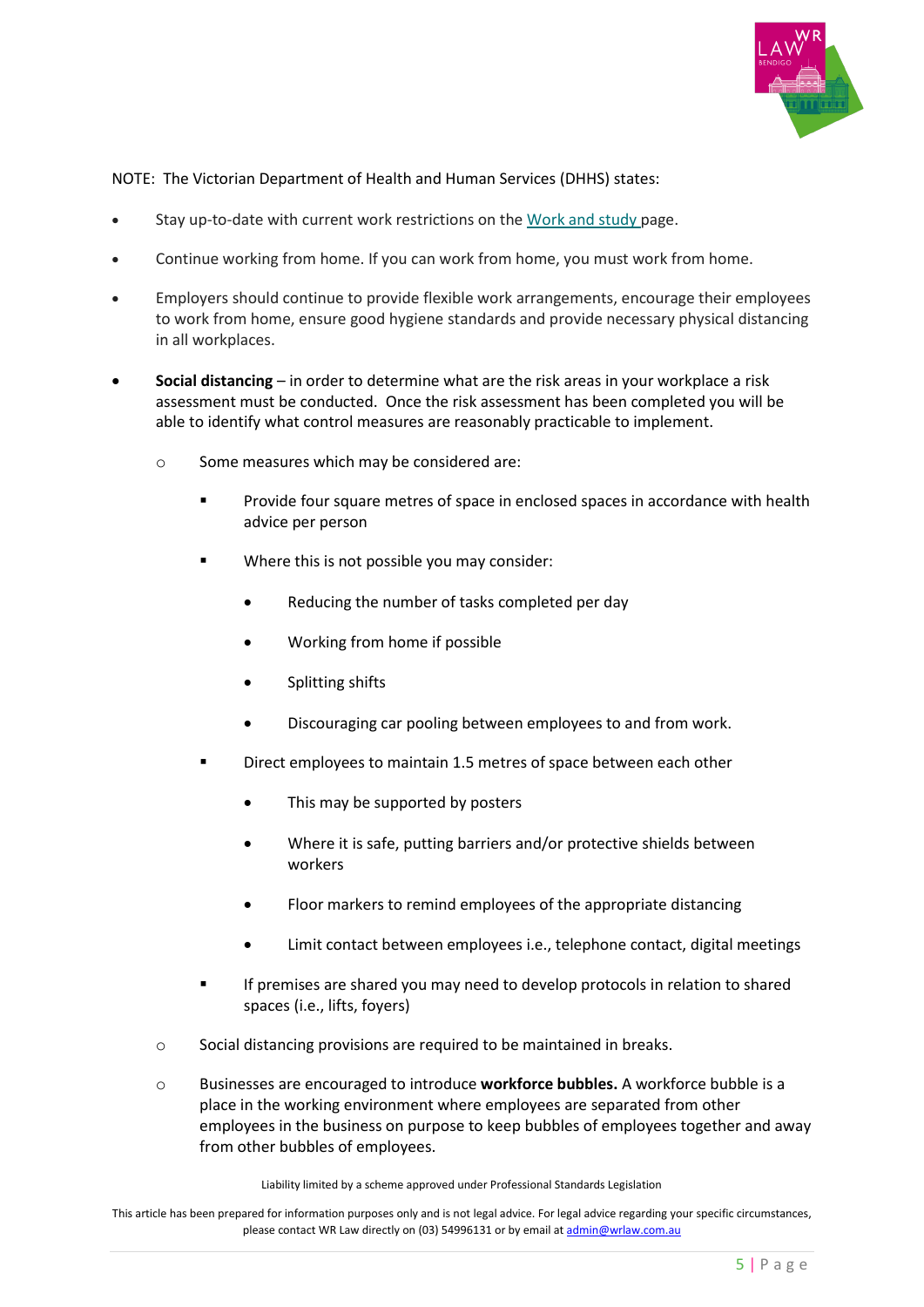

The benefit of a workforce bubble is that it separates employees into groups- for example by department or by floor levels, etc. The practice is that there is no face-to-face contact between each bubble to minimise the impact if a COVID related matter occurs in one bubble.

NOTE: A COVID-19 risk assessment should be conducted in the same manner as a work health and safety risk assessment i.e., assessing the risk(s) (and the likelihood of these occurring); controlling the risks and regularly reviewing the controls.

Resources to assist with social distancing include:

Department of Health – Physical distancing for coronavirus (COVID-19 - (Useful resource) [https://www.health.gov.au/news/health-alerts/novel-coronavirus-2019-ncov-health-alert/how-to](https://www.health.gov.au/news/health-alerts/novel-coronavirus-2019-ncov-health-alert/how-to-protect-yourself-and-others-from-coronavirus-covid-19/physical-distancing-for-coronavirus-covid-19)[protect-yourself-and-others-from-coronavirus-COVID-19/physical-distancing-for-coronavirus-COVID-](https://www.health.gov.au/news/health-alerts/novel-coronavirus-2019-ncov-health-alert/how-to-protect-yourself-and-others-from-coronavirus-covid-19/physical-distancing-for-coronavirus-covid-19)[19](https://www.health.gov.au/news/health-alerts/novel-coronavirus-2019-ncov-health-alert/how-to-protect-yourself-and-others-from-coronavirus-covid-19/physical-distancing-for-coronavirus-covid-19)

Australian Public Service Commission – COVID-19, Social distancing and transmission reduction advice, for agency managers – (Information only) [https://www.apsc.gov.au/COVID-19-social-distancing-and-transmission-reduction-advice-agency](https://www.apsc.gov.au/covid-19-social-distancing-and-transmission-reduction-advice-agency-managers)[managers](https://www.apsc.gov.au/covid-19-social-distancing-and-transmission-reduction-advice-agency-managers)

ACT Government – What an Employer needs to know to have a safe workplace – (Information only): [https://www.accesscanberra.act.gov.au/app/answers/detail/a\\_id/5015/~/work%2C-health-and](https://www.accesscanberra.act.gov.au/app/answers/detail/a_id/5015/~/work%2C-health-and-safety-and-covid-19---what-you-need-to-know)[safety-and-COVID-19---what-you-need-to-know](https://www.accesscanberra.act.gov.au/app/answers/detail/a_id/5015/~/work%2C-health-and-safety-and-covid-19---what-you-need-to-know)

Safe Work Australia – Fly in Fly out; Drive in Drive out – Physical distancing – (Information only): [https://www.safeworkaustralia.gov.au/COVID-19-information-workplaces/industry-information/fifo](https://www.safeworkaustralia.gov.au/covid-19-information-workplaces/industry-information/fifo-dido/physical-distancing)[dido/physical-distancing](https://www.safeworkaustralia.gov.au/covid-19-information-workplaces/industry-information/fifo-dido/physical-distancing)

WorkSafe – Signage and Posters – (Useful resource): [https://www.safeworkaustralia.gov.au/doc/signage-and-posters-COVID-19](https://www.safeworkaustralia.gov.au/doc/signage-and-posters-covid-19)

Visitor Management – What is a Work force Bubble? – (information only): <https://visitormanagementsystem.com.au/blog/2020/09/02/workforce-bubbles-what-are-they/>

Australian Financial Review – Work force bubble – (information only): [https://www.afr.com/politics/federal/workforce-bubbles-to-be-part-of-victoria-s-reopening-plan-](https://www.afr.com/politics/federal/workforce-bubbles-to-be-part-of-victoria-s-reopening-plan-20200831-p55r00)[20200831-p55r00](https://www.afr.com/politics/federal/workforce-bubbles-to-be-part-of-victoria-s-reopening-plan-20200831-p55r00)

• **Hygiene in the workplace** – The World Health Organisation wrote a paper (Getting your workplace ready for COVID-19, March 2020, https://www.who.int/docs/defaultsource/coronaviruse/getting-workplace-ready-for-COVID-19.pdf - information only). This paper provides simple low-cost ways of minimising the spread of COVID-19 in your workplace. These measures will also help prevent the spread of infections in your workplace, such as colds, flu and stomach bugs, and protect everyone coming to your workplace.

They include:

Liability limited by a scheme approved under Professional Standards Legislation o Ensure your workplace is clean and hygienic: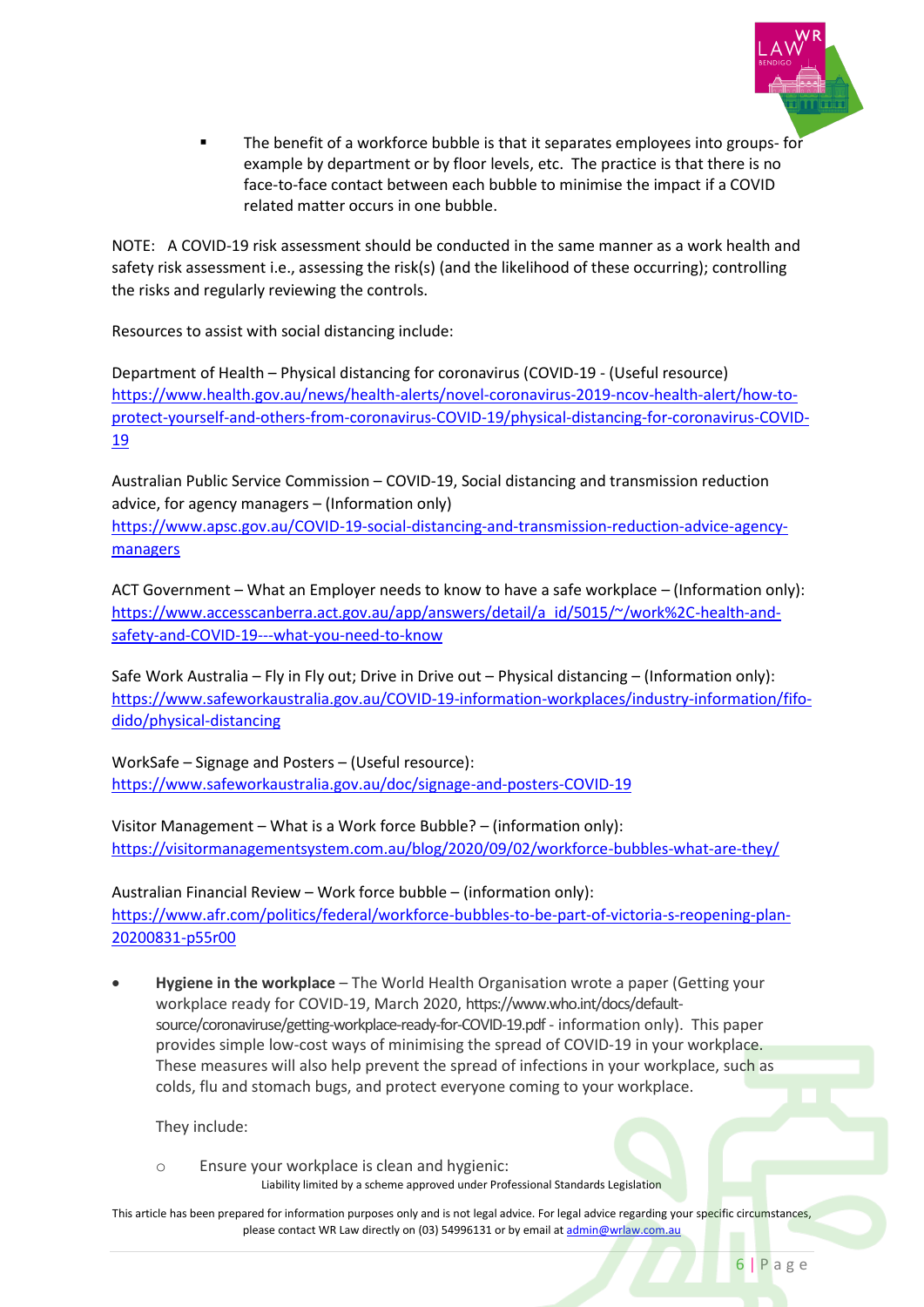

- Surfaces (e.g. desks, tables and door handles) and objects (e.g. telephones, keyboards) need to be wiped with disinfectant regularly
- If premises are shared you may need to consult with other occupants on appropriate protocols regarding hygiene is shared areas.
- o Promote regular and thorough handwashing by all entering the workplace
	- Put hand sanitizer in prominent locations at the workplace, including (but not limited to entries, exits) – ensure sanitizer is regularly refilled/replaced
	- Display hand washing posters prominently throughout the workplace
	- Provide regular communication to your employees about these mechanisms
	- Ensure the sanitizer and/or hand washing facilities are readily accessible for all entering the workplace.
- o Wear appropriate PPE. In Victoria as a minimum this includes a face mask
	- Develop protocols regarding the wearing of PPE and provision of PPE.
- NOTE: In Victoria it is mandatory (at the time of writing this booklet) for all people over 12 years of age to wear a face mask.

Resources include:

[https://www.health.gov.au/resources/publications/coronavirus-COVID-19-print-ads-good-hygiene](https://www.health.gov.au/resources/publications/coronavirus-covid-19-print-ads-good-hygiene-is-in-your-hands)[is-in-your-hands](https://www.health.gov.au/resources/publications/coronavirus-covid-19-print-ads-good-hygiene-is-in-your-hands) - information only

[https://www.nhmrc.gov.au/sites/default/files/documents/reports/clinical%20guidelines/ch55g](https://www.nhmrc.gov.au/sites/default/files/documents/reports/clinical%20guidelines/ch55g-how-wash-hands-poster.pdf)[how-wash-hands-poster.pdf](https://www.nhmrc.gov.au/sites/default/files/documents/reports/clinical%20guidelines/ch55g-how-wash-hands-poster.pdf) - useful resource

<https://www.cdc.gov/handwashing/posters.html> - useful resource

[https://www2.health.vic.gov.au/about/publications/policiesandguidelines/wash-your-hands](https://www2.health.vic.gov.au/about/publications/policiesandguidelines/wash-your-hands-regularly-poster)[regularly-poster](https://www2.health.vic.gov.au/about/publications/policiesandguidelines/wash-your-hands-regularly-poster) - useful resource

• **Identification of vulnerable employees** – vulnerable employees are deemed to be those who may be at increased risk of a serious infection.

Vulnerable employees may include:

- o Aboriginal and Torres Strait Islander people (50 years and older with one or more chronic medical conditions)
- o People 65 years and older with one or more chronic medical conditions
- o People 70 years and older
- o People with compromised immune systems.

Liability limited by a scheme approved under Professional Standards Legislation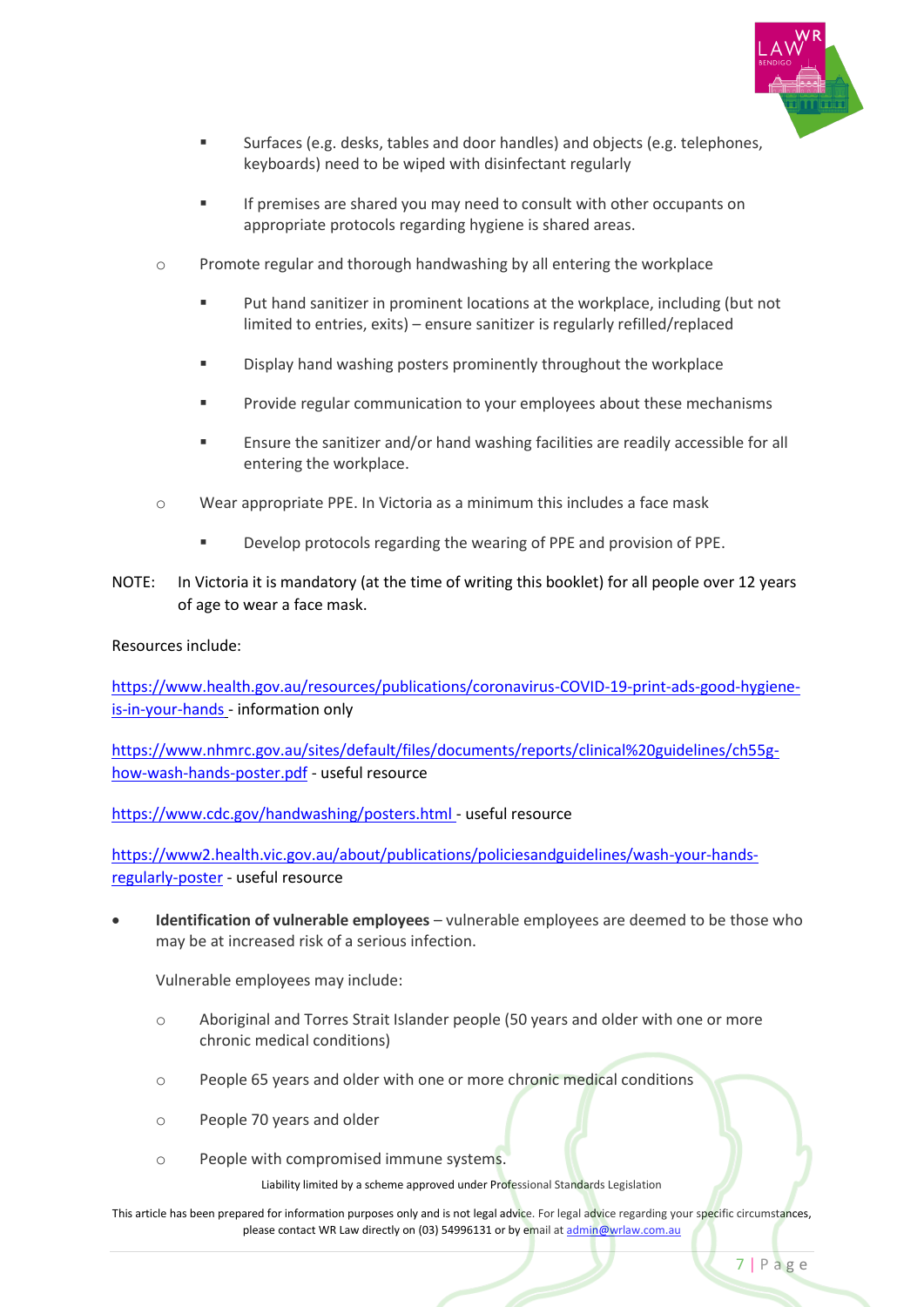

Access the Department of Health website to access further information in relation to vulnerable employees.

If it is not viable for a vulnerable employee to work from home a risk assessment should be conducted. Similar to any other risk assessment the risks need to be considered and controls implemented and reviewed. Some options may include:

- Re-assigning the vulnerable employee to roles where they do not need to have contact with others i.e., non-customer-based roles
- If suitable adjustments cannot be made consultation needs to occur between the employer and employee – leave may be an alternative arrangement
	- o If vulnerable workers take leave regular contact should be maintained with the employee to maintain the employer-employee relationship.

Liability limited by a scheme approved under Professional Standards Legislation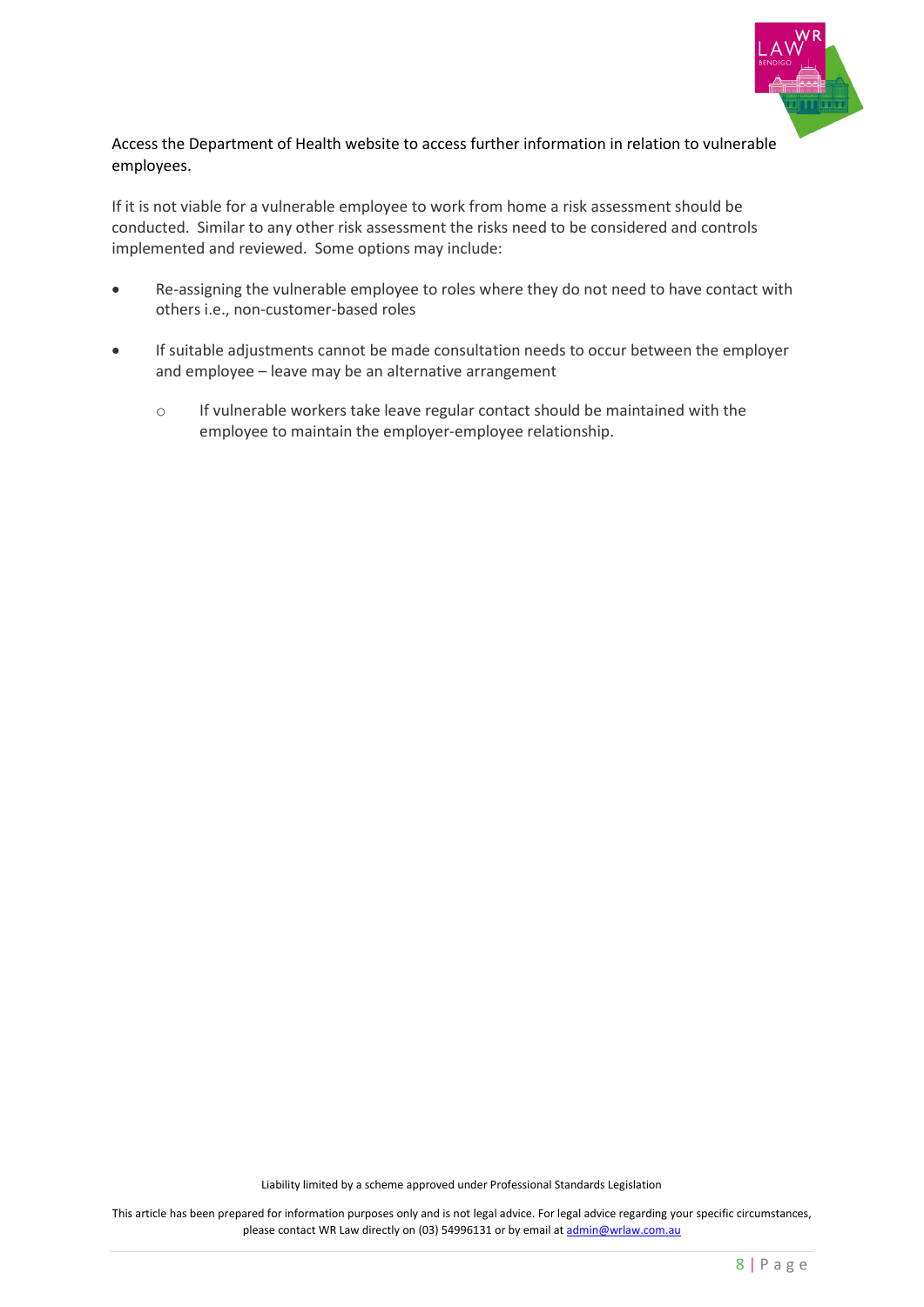

### <span id="page-8-0"></span>Communication

Harvard Business Review, 5 Tips for Communicating with Employees During a Crisis, by Brooks Holtom, Amy C. Edmondson, and David Niu, July 9, 2020 states:

*"Every leader knows that communication during a crisis is critical. When leaders communicate with [urgency, transparency, and empathy,](https://hbr.org/2020/04/what-good-leadership-looks-like-during-this-pandemic) it helps people adjust to the constantly changing conditions crises bring. A tone of urgency encourages people to make quick decisions to mitigate harm. Transparency builds trust in leaders and conveys respect for employees by implicitly recognizing them as capable of coping with what is being shared. And showing empathy and conveying a compelling message of hope can foster resilience in facing the challenges that lie ahead."*

The COVID-19 crisis certainly falls within this auspice. Therefore, now more than ever it is important that communication with employees is a focus of the organisation – the benefits of doing so are multiple and include:

- Maintaining engaged employees
- Providing a forum for effective two-way communication which can lead to quality outcomes
- Providing a supportive workplace environment
- Ensuring current, factual and relevant information is shared.

Therefore, consideration should be given to:

- Communicating frequently
	- o Reduces the risk of fear and uncertainty
	- o Shows commitment and helps promote loyalty
	- o Repetition of core messages can assist the message be 'heard'.
- Providing safe channels of communication
	- o Ensures privacy/confidentiality
	- o A variety of options available for provision of feedback.
- Assisting employees work from home.
- Addressing job concerns
	- o Open, honest and timely conversation.
- Providing a plan for the future

#### Liability limited by a scheme approved under Professional Standards Legislation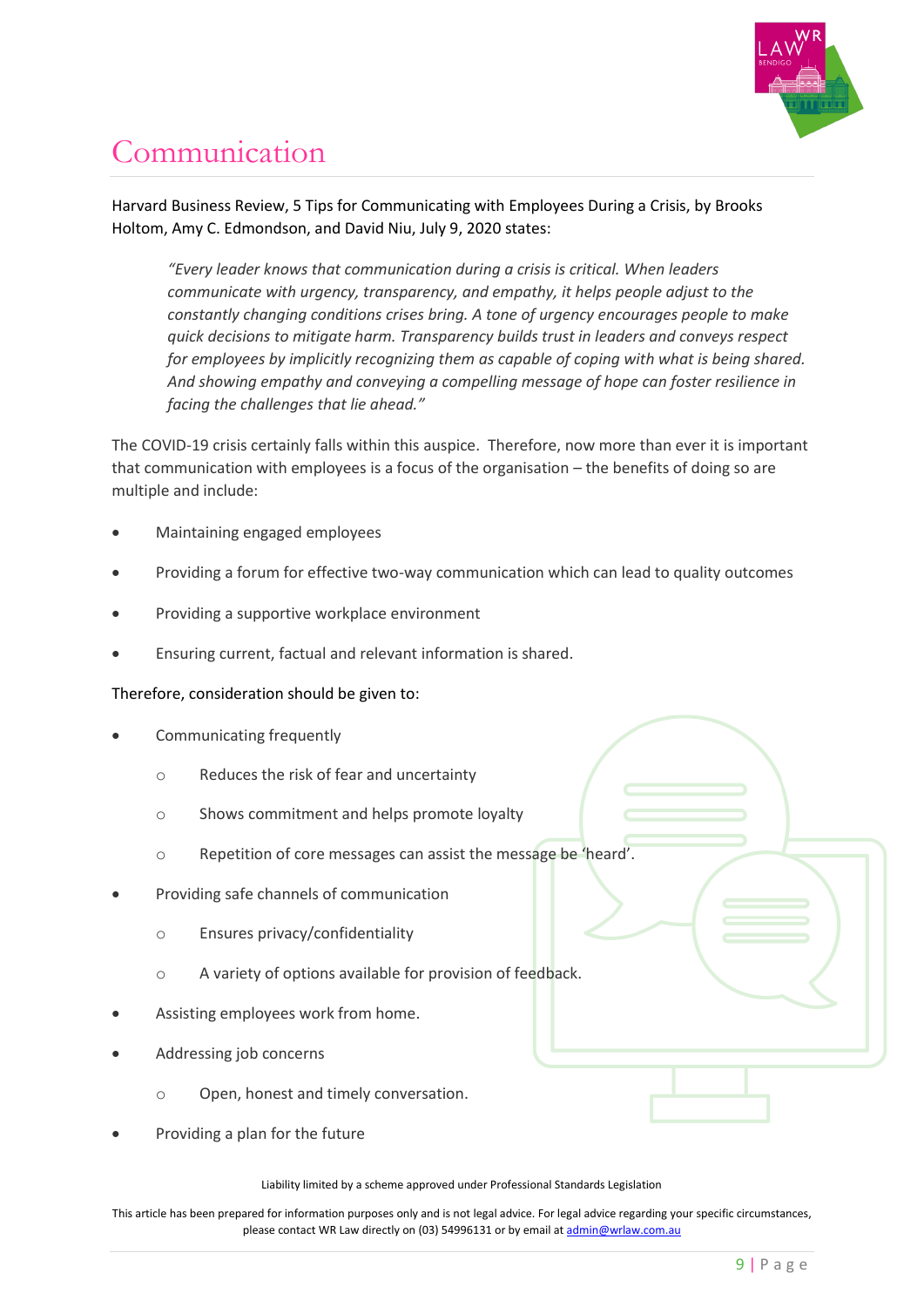

o Share as much information on how the business is performing as possible.

#### For more information see:

#### <https://hbr.org/2020/07/5-tips-for-communicating-with-employees-during-a-crisis> - information only

Accordingly, communication is key during the COVID-19 crisis. It is paramount that employers keep their employees up-to-date and informed as things change (beforehand wherever possible, including seeking feedback as this can enhance the policies/procedures, together with keeping employees engaged).

Wherever possible having visual representations around the workplace is valuable. Changing this regularly is also a key to assist the messages remain in the forefront of people's mind and to reduce complacency. WorkSafe has a range of posters which can be downloaded:

#### [https://www.safeworkaustralia.gov.au/doc/signage-and-posters-COVID-19](https://www.safeworkaustralia.gov.au/doc/signage-and-posters-covid-19) - useful resource

As we are all aware mental health is being impacted by the COVID-19 crisis. It is timely for employers to provide support to their employees in this regard. Consideration may be given to:

- Employee Assistance Program
- Provision of information relating to the services that are available (i.e., Beyond Blue, Black Dog Institute, Head to Health)
- Posters and/or booklets being accessible for employees, including in tea rooms

#### Resources include:

[https://www.health.gov.au/news/health-alerts/novel-coronavirus-2019-ncov-health-alert/ongoing](https://www.health.gov.au/news/health-alerts/novel-coronavirus-2019-ncov-health-alert/ongoing-support-during-coronavirus-covid-19/looking-after-your-mental-health-during-coronavirus-covid-19-restrictions)[support-during-coronavirus-COVID-19/looking-after-your-mental-health-during-coronavirus-COVID-](https://www.health.gov.au/news/health-alerts/novel-coronavirus-2019-ncov-health-alert/ongoing-support-during-coronavirus-covid-19/looking-after-your-mental-health-during-coronavirus-covid-19-restrictions)[19-restrictions](https://www.health.gov.au/news/health-alerts/novel-coronavirus-2019-ncov-health-alert/ongoing-support-during-coronavirus-covid-19/looking-after-your-mental-health-during-coronavirus-covid-19-restrictions) - information only

[https://www.health.gov.au/sites/default/files/documents/2020/08/coronavirus-COVID-19-help](https://www.health.gov.au/sites/default/files/documents/2020/08/coronavirus-covid-19-help-when-you-need-it-supporting-your-mental-health-coronavirus-covid-19-help-when-you-need-it---supporting-your-mental-health.pdf)[when-you-need-it-supporting-your-mental-health-coronavirus-COVID-19-help-when-you-need-it--](https://www.health.gov.au/sites/default/files/documents/2020/08/coronavirus-covid-19-help-when-you-need-it-supporting-your-mental-health-coronavirus-covid-19-help-when-you-need-it---supporting-your-mental-health.pdf) [supporting-your-mental-health.pdf](https://www.health.gov.au/sites/default/files/documents/2020/08/coronavirus-covid-19-help-when-you-need-it-supporting-your-mental-health-coronavirus-covid-19-help-when-you-need-it---supporting-your-mental-health.pdf) - useful resource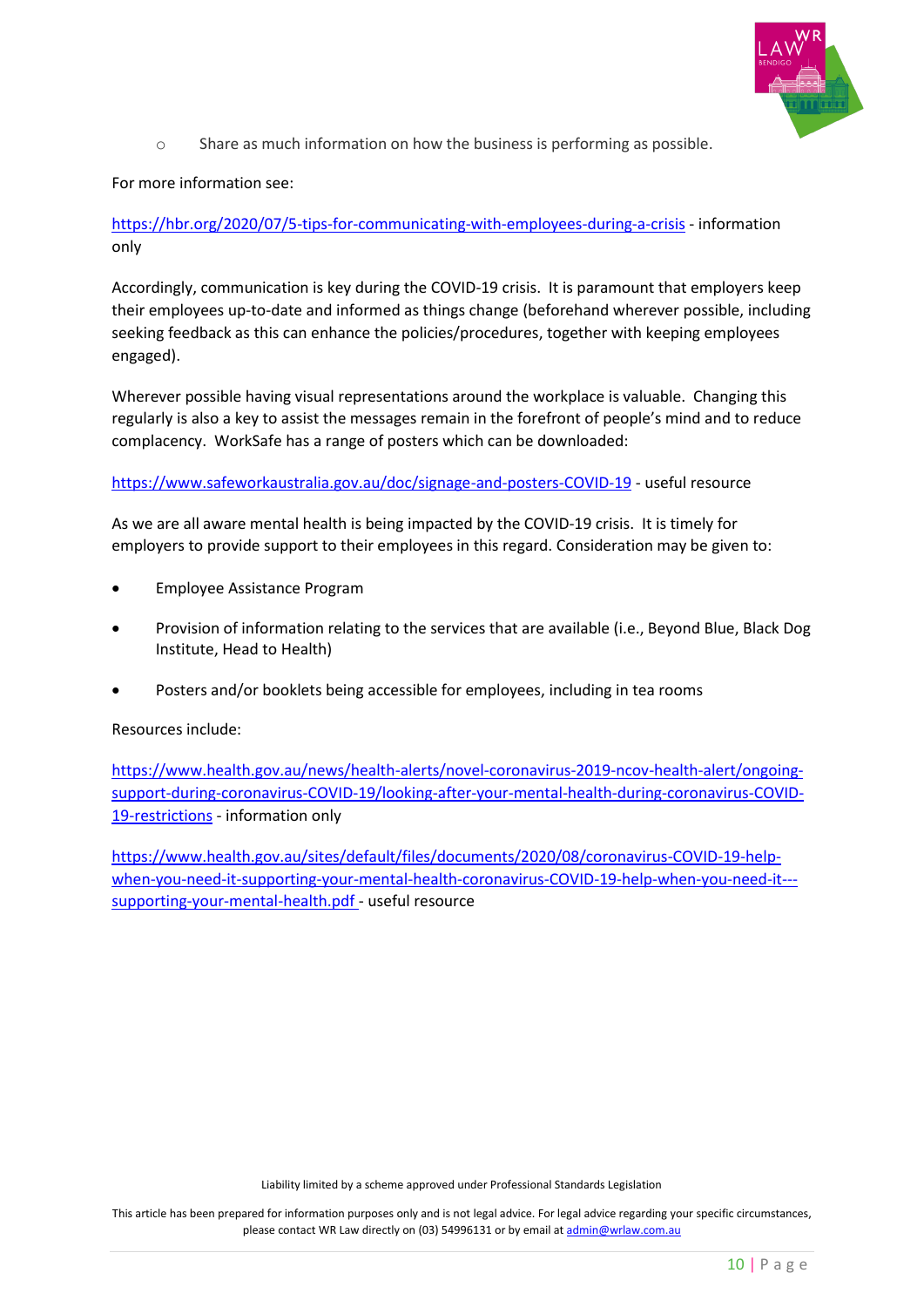

# <span id="page-10-0"></span>Transition back to the workplace

As Victoria starts to open up from the second COVID-19 outbreak businesses may be considering employees returning to the workplace.

If this is the case it is imperative that this is done safely and in as healthy a way as possible for all parties (i.e., employer, employee and customers/clients).

Following are some considerations prior to transitioning your employees back to the workplace:

- Check the State Government's advice to see if your business can operate
- Make a plan to address any restrictions which may be in place (i.e., currently the wearing of face masks in Victoria)
- Conduct a risk assessment, in consultation with employees and/or HSR's following the risk assessment process put in place appropriate controls and monitor
- Implement appropriate control measures and, in consultation, with employees and HSR's review the control measures
- Re-visit elements listed in Point 2 above. Are they appropriate to address the current situation?
- If it is appropriate to transition employees back into the workplace:
	- o Can the workplace support all employees returning to work at the same time?
	- $\circ$  Do the returning workers have any personal circumstances which need to be considered (i.e., vulnerable worker, family responsibilities for a vulnerable person)?
	- o Has training been provided on all changed policies/procedures in the workplace relevant to them?
	- o Encourage feedback from the employees
	- o Provide on-going communication providing status updates to employees.
- NOTE: Proactive communication should occur with employees prior to the transition being made to ensure that positive outcomes are achieved for all parties. Wherever possible employers should not 'rush' the return to work process as this may increase risk.

As has been stated earlier COVID-19 has had a significant impact on the mental well-being in our community. Concerns about physical *[risks](https://www.safeworkaustralia.gov.au/glossary#risks)*, such as exposure to COVID-19, work-related violence, or changes to the work environment or work demands can create additional *[risks](https://www.safeworkaustralia.gov.au/glossary#risks)* to psychological health. Employers must eliminate or minimise the risk to psychological health and safety arising from work so far as is reasonably practicable. Therefore, you should:

Conduct a risk assessment

Liability limited by a scheme approved under Professional Standards Legislation

This article has been prepared for information purposes only and is not legal advice. For legal advice regarding your specific circumstances, please contact WR Law directly on (03) 54996131 or by email at [admin@wrlaw.com.au](mailto:admin@wrlaw.com.au)